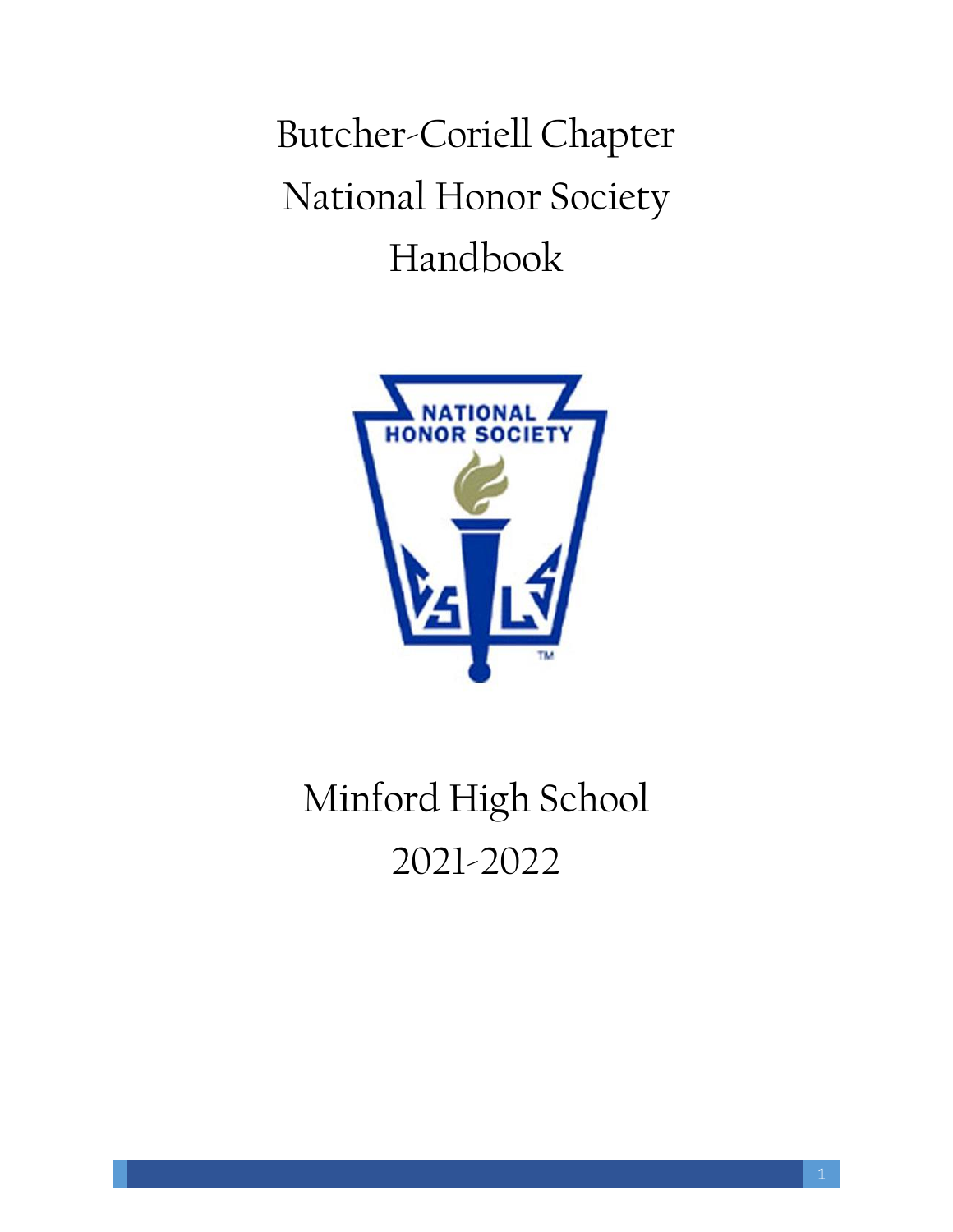## TABLE OF CONTENTS

| <b>MISSION</b>                    | $\overline{3}$ |
|-----------------------------------|----------------|
| PRINCIPAL & CHAPTER ADVISER ROLES | $\overline{3}$ |
| FACULTY COUNCIL & ROLES           | 4              |
| <b>MEMBERSHIP</b>                 | 5              |
| <b>SELECTION PROCEDURE</b>        | 5              |
| CRITERIA FOR SELECTION            | 6              |
| <b>SCHOLARSHIP</b>                | 7              |
| LEADERSHIP                        | 7              |
| <b>SERVICE</b>                    | 8              |
| <b>CHARACTER</b>                  | 8              |
| STUDENT ACTIVITY FORMS            | 9              |
| <b>FACULTY EVALUATION LETTERS</b> | 9              |
| NOTIFICATION OF INDUCTION         | 10             |
| REAPPLICATION AND APPEALS         | 10             |
| DISCIPLINE CODE AND PROCEDURES    | 11             |
| <b>PLAGIARISM</b>                 | 13             |
| CONTACT INFORMATION               | 14             |
| STUDENT/PARENT AGREEMENT FORM     | 15             |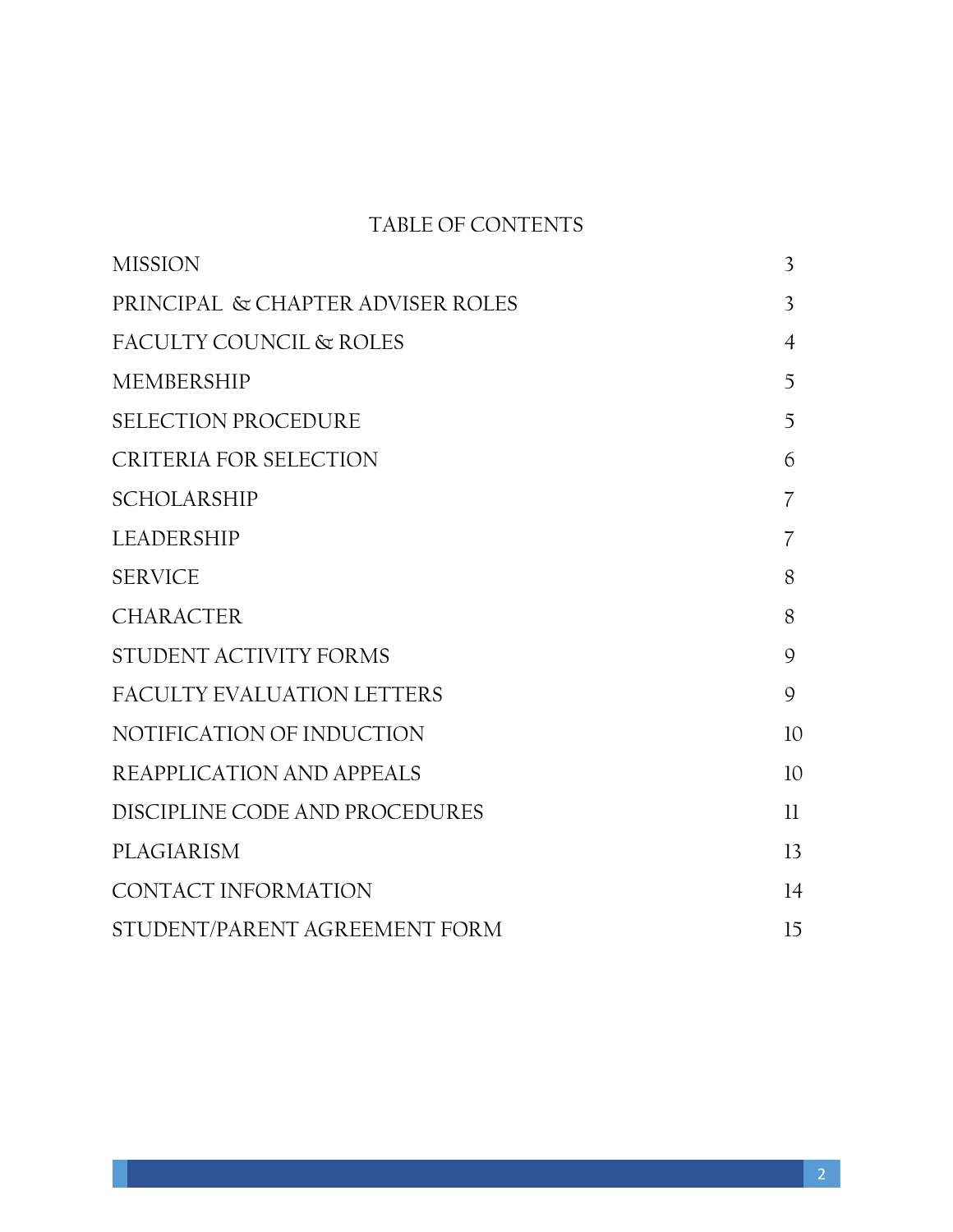National Honor Society Motto: *Noblesse Oblige*

Noblesse Oblige is a French phrase, literally meaning nobility obligates.

In broader terms, it signifies that those of high rank have the obligation to behave honorably, generously, and responsibly to others.

NATIONAL HONOR SOCIETY MISSION: The purpose of this organization shall be to create enthusiasm for scholarship, to stimulate a desire to render service, to promote leadership, and to develop character in the students of secondary schools.

This handbook is designed to clarify organizational policies for both students and parents and outline procedures for selection, retention of membership, and disciplinary issues, should they arise. The policies outlined herein reflect the policies of the national constitution as well as the local Butcher-Coriell chapter constitution.

# **I. THE PRINCIPAL**

The principal has the right to approve all activities and decisions of the chapter. This authority extends to selection and dismissal of members. The principal cannot serve as chapter adviser and is not a member of the voting Faculty Council. The principal shall receive appeals in cases of non-selection of candidates, and the disciplining or dismissal of members. The principal appoints and works closely with the chapter adviser and the Faculty Council to develop and follow fair selection and dismissal procedures consistent with the Constitution.

## **II. CHAPTER ADVISER**

The chapter adviser shall be a member of the faculty of the school where the chapter is located. The chapter adviser should be a faculty member who has faith in the abilities of young people and who is willing to spend time with them to develop their potential. The adviser is familiar with the Handbook and has a working knowledge of Society policies, as well as those of the school and school district. The adviser promotes chapter activities, stimulates positive actions by members, and provides information on local and national policies regulating chapter activities. The chapter adviser shall be an ex-officio, non-voting, sixth member of the Faculty Council. Neither principals nor assistant principals may serve as chapter advisers.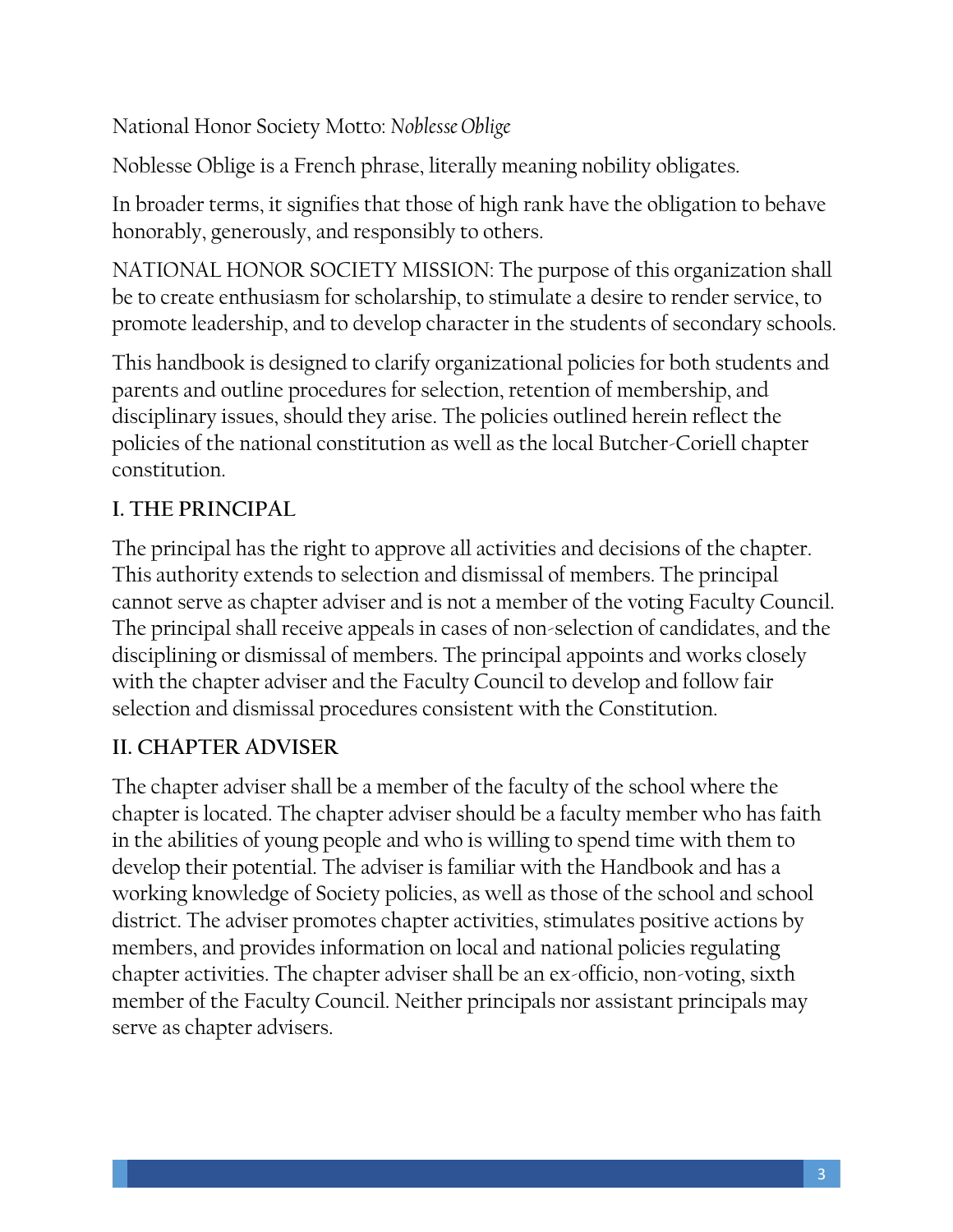#### **III. THE FACULTY COUNCIL**

The adviser works with the Faculty council in selecting, disciplining, or dismissing members. The Faculty council shall consist of five voting faculty members, appointed annually by the principal. No principal or assistant principal may be on the Faculty Council. The adviser and the Faculty Council cooperate in developing and periodically reviewing all local selection and dismissal procedures and guidelines. Chapter members should have the opportunity to comment on these procedures, and the members' recommendations should be considered in procedure formulation and review. It is important that all members of the Faculty Council recognize that they are working on behalf of the faculty of the school. All judgments reached by members of the Faculty Council should, therefore, be both sound and professional in nature. It is vital that Faculty Council members be fully knowledgeable of the guidelines for their chapter, and that they carefully follow all stated guidelines and procedures in all aspects of the chapter's activity.

#### **2021-2022 FACULTY COUNCIL MEMBERS**

**Chapter Adviser** and non-voting member: Michelle McCleese

Ashley Henry \* Sarah Laxton \* Megan Mitchell \* Jesse Ruby \* Tiffany Allen

\*Faculty Council members rotate out occasionally in order to include all core teachers.

#### **IV. ROLE OF CHAPTER ADVISER IN THE MEETINGS OF THE FACULTY COUNCIL**

Since the principal cannot serve as a member or even an observer of the Faculty council's deliberations, the faculty adviser takes on the responsibility of representing the administrative offices of the school. In this role, the adviser serves in two capacities: the supervisor who ensures that proper procedures are being followed, and as the advocate who protects the interests of each student. As supervisor, the adviser first makes sure that both the national and local guidelines for procedure are being followed. A total familiarity with the local procedures and the national handbook are required, or at least having written versions of both available for quick reference.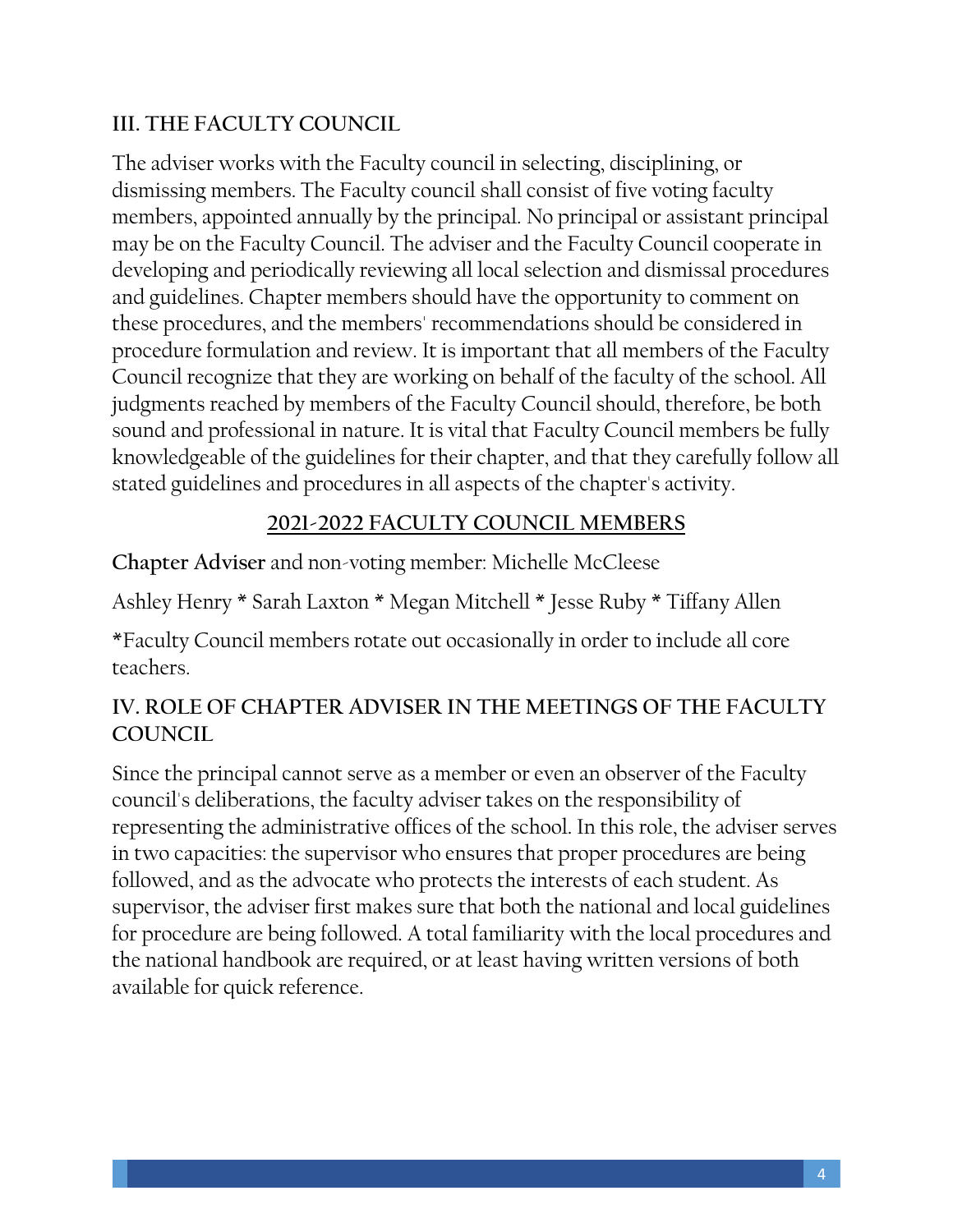In addition, a vital role of the faculty adviser is to see that the Faculty Council avoids the "gossip, hearsay, and rumor" which must be avoided when considering the case of any individual student. To do this, the adviser serves as a facilitator of the discussions, keeping the council focused on objective data used to review each case. A thorough accounting of all information being used in the collection of data or facts for each student is one of the primary responsibilities of the adviser.

Whether for selection or disciplinary consideration, the faculty adviser also serves to guarantee that each student receives a fair review. Though a member of the school's faculty, the adviser must assume the role of the student's defender to guarantee that only relevant and valid information is brought under consideration by members of the Faculty Council.

# **V. MEMBERSHIP**

Membership in the National Honor Society is both an honor and a responsibility. Students selected for membership are expected to continue to demonstrate the qualities of scholarship, service, leadership, and character. A candidate for membership must first be selected by the Faculty Council and then inducted in a special ceremony to become an active member of the chapter. Active members have a voice and vote in chapter affairs. Active members are expected to maintain the standards of the society by which they were selected. They also assume certain obligations, as detailed in the information provided by the chapter, which must be fulfilled according to the chapter guidelines.

# **VI. OBLIGATIONS OF MEMBERSHIP**

The national constitution defines several obligations for members. First, all members are to maintain the standards by which they were selected. In addition, the constitution expects members to attend meetings if called for, and to perform both individual and chapter service projects during the year.

## **VII. SELECTION PROCEDURES**

Selection to NHS is a privilege, not a right. Students do not apply for membership in the National Honor Society; instead, they provide information to be used by the local selection committee to support their candidacy for membership. Membership is granted only to those students selected by the Faculty Council in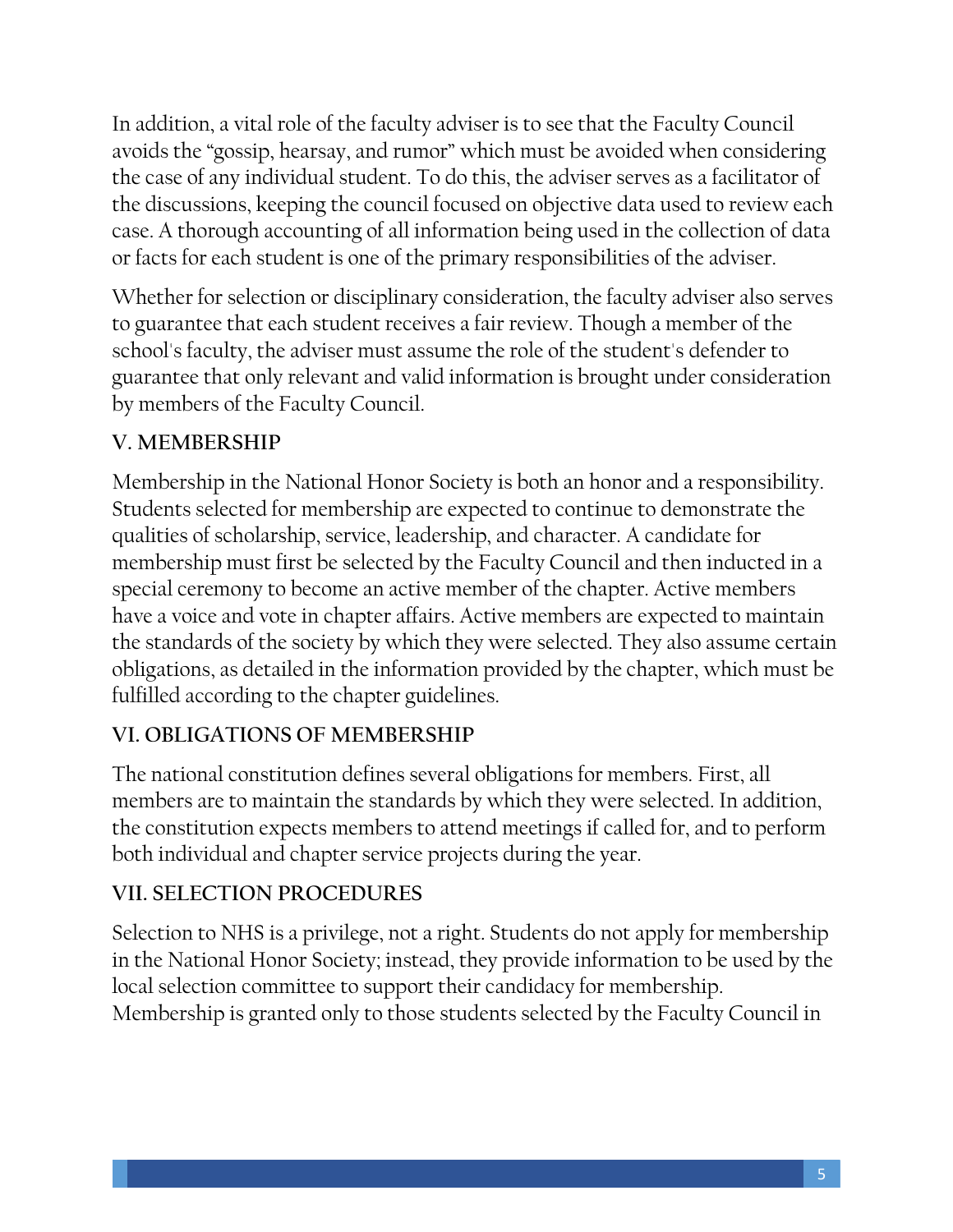each school. This is not an election, nor is membership automatically conveyed simply because a student has achieved a specified level of academic performance. NHS is more than just an honor roll and our local chapter emphasizes the other principles of the society (leadership, service, and character) just as highly as the scholarship component.

1. The selection process begins with student nomination based on the prerequisite grade point average of 3.6 on a 4.0 scale.

2. Then, those identified students are notified and provided with a student activity sheet that they need to complete and return to the adviser within a specified time period.

3. The Faculty Council convenes and based on the information provided by the students and direct knowledge of the students' qualifications with regard to the other three conditions for membership (leadership, service, character), the members vote on each candidate.

# **VIII. PREREQUISITE CONDITIONS FOR SELECTION**

According to the Constitution, only those students who have attended the school the equivalent of one semester may be considered for membership. This period is necessary for students to establish themselves and for the faculty to get to know them. Membership is open to qualified juniors and seniors.

Academic requirements must be the same for all candidates in all classes. All candidates must have a GPA of 3.6 or higher on a 4.0 scale. For purposes of membership nomination as well as membership retention, the Butcher-Coriell Chapter of National Honor Society will weight Advanced Placement courses on a 6.0 scale, College Prep courses on a 5.0 scale, and General and elective courses on a 4.0 scale. Courses at the CTC will remain non-weighted. There can be no specific quota or percentage of members per class. Those students who meet the criteria should be inducted regardless of the number. If it is necessary to limit chapter size, the academic requirement for all candidates can be raised.

# **IX. THE CRITERIA**

While the academic criterion is important and should be considered first, membership should never be considered on the basis of grades alone, even though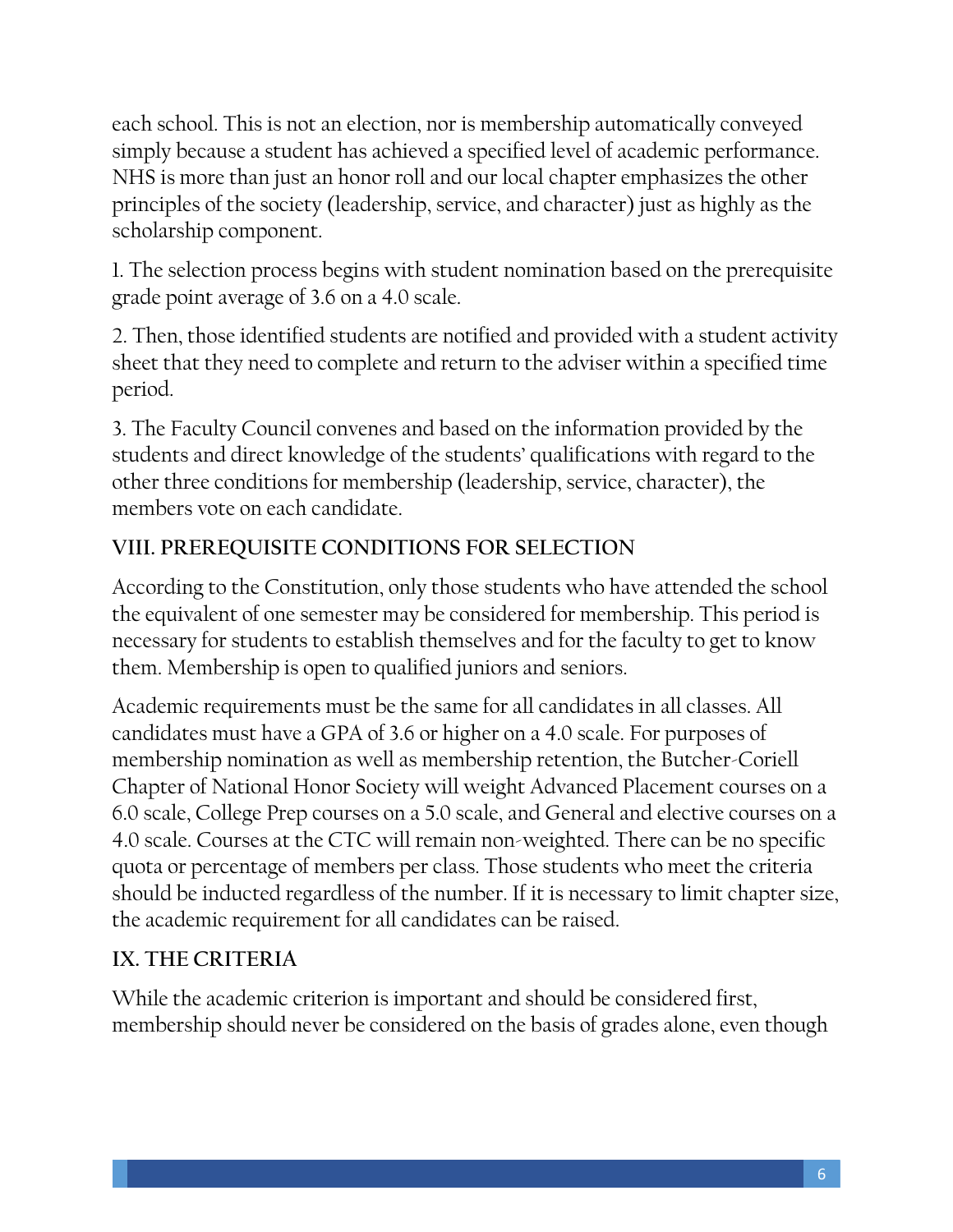a Faculty Council may consider scholarship as the most important of the four criteria. In evaluating potential members for leadership, service, and character, the Faculty Council should begin with a review of the definitions of these criteria.

# **A. SCHOLARSHIP**

The scholarship requirement is based on a student's cumulative grade point average. The minimum GPA allowable in the Minford High School Butcher-Coriell Chapter of NHS is a 3.6.

All students who qualify with 3.6 GPA must have had a minimum of eight academic College-Prep, postsecondary, or AP level courses up to and including the first nine weeks of their junior year.

Course List: College-Prep English I, II, III; CCP English 1101, 1105; CCP COMM 110; Pre-calculus; Algebra II; Geometry; CCP Calculus; CCP College Algebra; CCP Statistics; CCP Trigonometry; Human Anatomy & Physiology; College Biology; Chemistry I, II; Government; AP Government; AP History.

Qualifying Courses from Scioto County CTC: Advanced Biology, Pre-calculus, Chemistry, Algebra II, and Geometry, College credit hours which include: English Composition I and II, College Algebra, College Trigonometry, and Introduction to College Chemistry.

All students who meet these requirements are then eligible for consideration on the basis of service, leadership, and character.

# **B. LEADERSHIP**

The leadership criterion is considered highly important for membership selection. The Faculty Council interprets leadership in terms of number of a) offices in school or community organizations, b) outside elected positions including effective participation in other co-curricular activities offered on campus, and/or c) leadership roles in both the school and community, provided they can be verified. The student who exercises leadership: is resourceful in proposing new problems, applying principles, and making suggestions; demonstrates initiative in promoting school activities; exercises positive influence on peers in upholding school ideals; contributes ideas that improve the civic life of the school; is able to delegate responsibilities; exemplifies positive attitudes; inspires positive behavior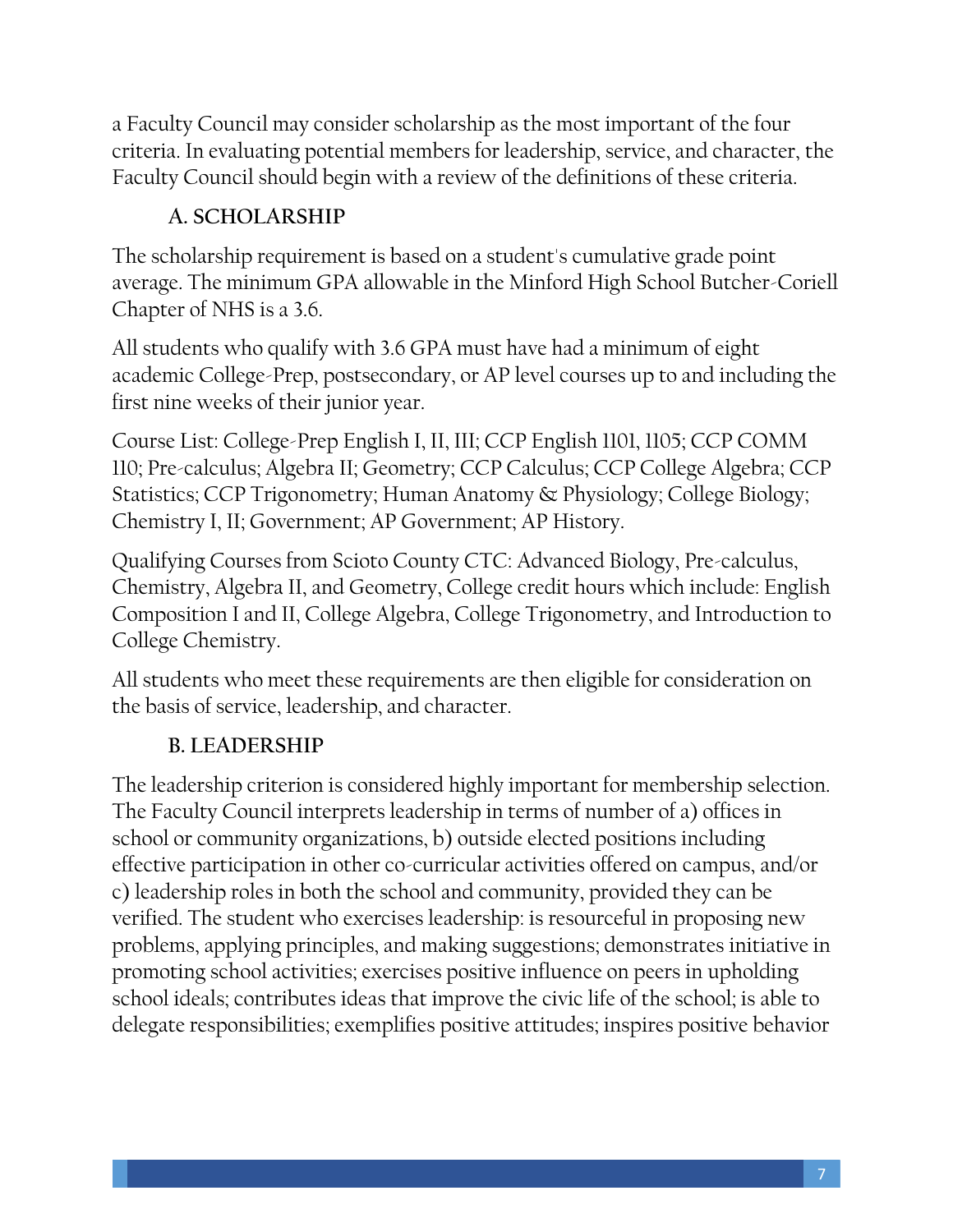in others; demonstrates academic initiative; successfully holds school offices or positions of responsibility; conducts business effectively and efficiently; demonstrates reliability and dependability; is a leader in the classroom, at work, and in other school or community activities; is thoroughly dependable in any responsibility accepted; and is willing to uphold scholarship and maintain a loyal school attitude.

## **C. SERVICE**

Service activities are generally considered to be those actions undertaken by the student which are done with or on behalf of others without any direct financial or material compensation to the individual performing the service. In considering service, the contributions this candidate has made to school, classmates, and community, as well as the student's attitude toward service are reviewed. The student who serves: volunteers and provides dependable and well organized assistance, is gladly available, and is willing to sacrifice to offer assistance; works well with others and is willing to take on difficult or inconspicuous responsibilities; cheerfully and enthusiastically renders any requested service to the school; is willing to represent the class or school in inter-class and interscholastic competition; does committee and staff work without complaint; participates in some activity outside of school, for example, Girl Scouts, Boy Scouts, church groups, volunteer service for the elderly, poor, or disadvantaged; mentors persons in the community or students at other schools; and shows courtesy by assisting visitors, teachers, and students. Candidates will need at least 10 hours of community service to be considered for membership.

# **D. CHARACTER**

Character is probably the most difficult criterion to define. The Faculty Council considers the positive as well as the negative aspects of character. All judgments in this and other selection criteria are to be free of speculation and rumor. National Honor Society is a member of the Character Counts! Coalition. Through this activity, the society supports and recommends the use of a multi-faceted definition of character known as the "Six Pillars of Character." A person of character demonstrates the following six qualities:

respect, responsibility, trustworthiness, fairness, caring, and citizenship.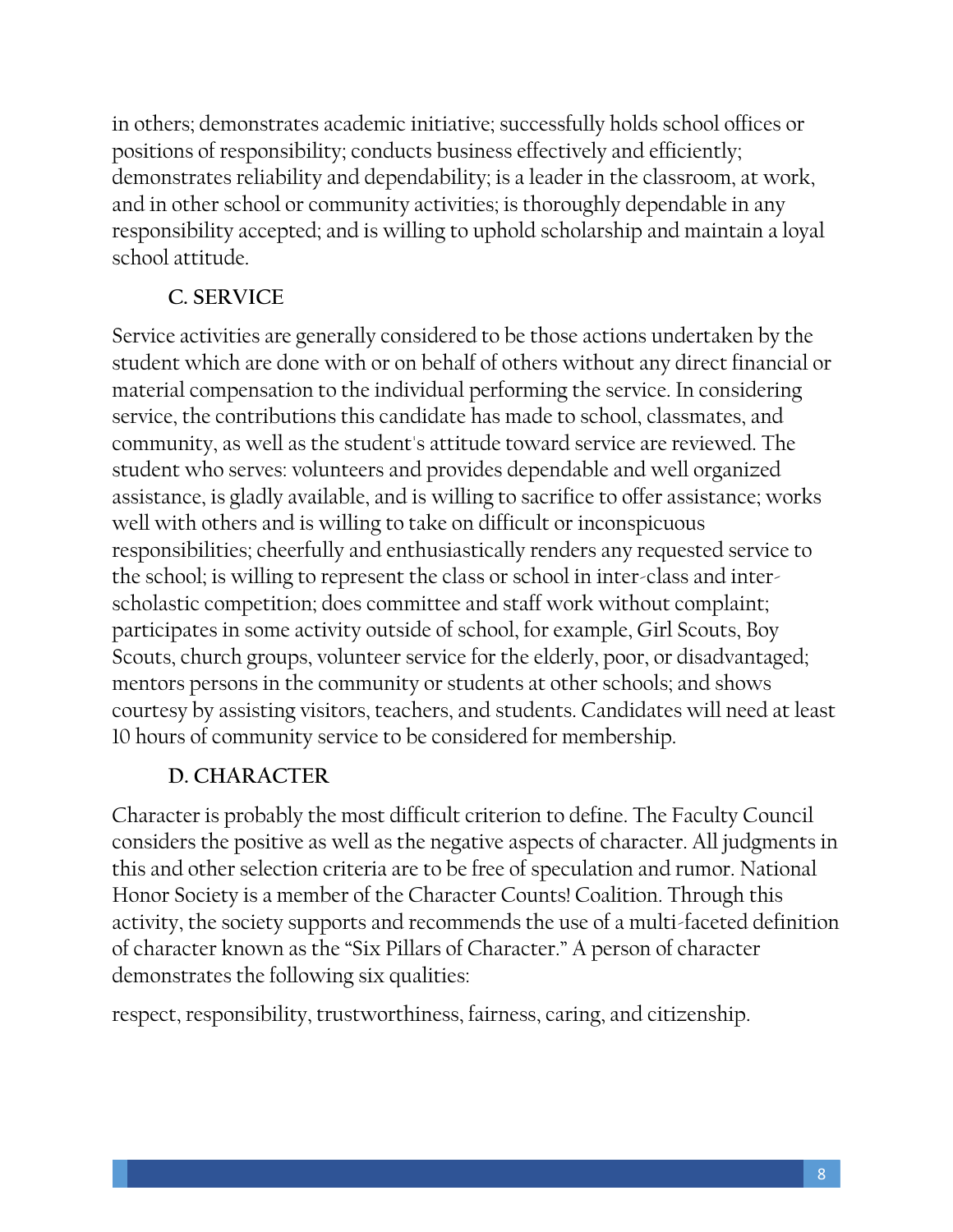In addition, it can also be said that the student of character: takes criticism willingly and accepts recommendations graciously; consistently exemplifies desirable qualities of behavior (cheerfulness, friendliness, poise, stability); upholds principles of morality and ethics; cooperates by complying with school regulations concerning property, programs, office halls, etc.; demonstrates the highest standards of honesty and reliability; regularly shows courtesy, concern, and respect for others; observes instructions and rules, is punctual and faithful both inside and outside the classroom; has powers of concentration, self-discipline, and sustained attention as shown by perseverance and application to studies; manifests truthfulness in acknowledging obedience to rules, avoiding cheating in written work, and showing unwillingness to profit by the mistakes of others; and actively helps rid the school of bad influences or environment.

## **X. STUDENT ACTIVITY INFORMATION FORMS**

In order to ascertain the degree to which a student candidate meets the selection criteria, the Faculty Council will utilize a Student Activity Information Form. The form can be obtained prior to the nomination phase on Mrs. McCleese's website: [http://www.mccleesem.com.](http://www.mccleesem.com/)

## **XI. FACULTY EVALUATION LETTERS**

Selection for membership to the chapter is always to be by a majority vote of the Faculty Council. However, the local council members may obtain information to assist them in making their decision. A faculty evaluation may be used to support the strength of a student's candidacy in the areas of service, leadership, and character. Alternatively, students may submit a recommendation from a teacher or community member that verifies or otherwise provides information that is helpful in accurately evaluating a candidate. In the event of a low rating on one of the evaluations, it is always important to verify the reasons for such a rating, avoiding "speculation and rumor." Evaluations bring to the attention of the Faculty Council information that may not otherwise be represented on the information forms.

Upon reviewing the evaluations, and verifying their accuracy, the Faculty Council is still required to undertake a vote on each candidate, selecting each student who receives a majority vote. All evaluations will be signed, and each evaluator must be prepared to support any below-average rating with substantiating data based on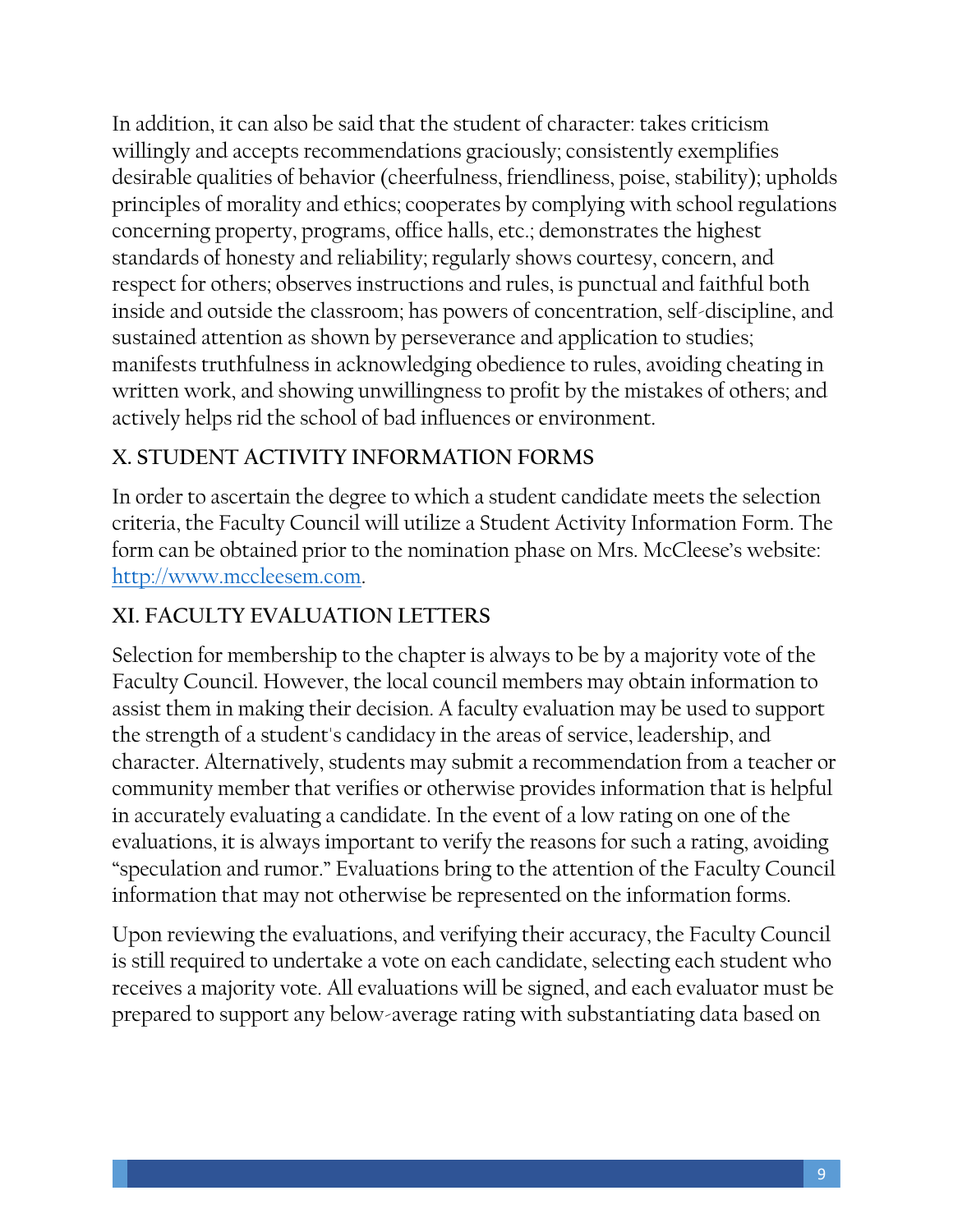sound professional judgment and action. The local adviser serves as the link between the Faculty Council and the evaluators, and may conduct informal interviews with those teachers who provide the below-average ratings. Faculty evaluations are considered working documents to assist the Faculty Council in making sound decisions regarding membership. Such evaluations are expected to be used only by the Faculty Council, the adviser, and the principal and will be considered confidential.

## **XII. NOTIFICATION OF INDUCTEES**

The chapter adviser or principal will notify both selected and non-selected students in person. A written notice will also be provided either by mail or in person to each student.

## **XIII. REAPPLICATION FOR MEMBERSHIP**

Membership in the National Honor Society is a permanent condition unless a student's performance falls below the standards by which he or she was selected. An active member becomes a graduate member upon graduation from high school. Only if a student is dismissed or resigns is the student's membership in the honor society ever to be curtailed. **Once a student is dismissed for any reason, the condition is permanent.**

#### **XIV. APPEALS IN CASES OF NON-SELECTION**

Chapters are not legally or constitutionally obligated to share with parents and students information concerning specific students not selected for membership in the Society. It is, however, a common expectation of school personnel to be able to explain how decisions regarding the growth and development of a students were made and, furthermore, to provide effective direction to such students to assist them in reaching their goals, despite the existence of a specific setback. Since the chapter adviser is closest to the selection process, it is this individual who is best prepared to provide immediate feedback.

Should students or parents still not be satisfied, the next level of discussion should take place with the principal. Following this discussion, if the principal feels that some kind of technical or procedural mistake has been made, the principal may ask the Faculty Council to reconvene to review the situation. Technical or procedural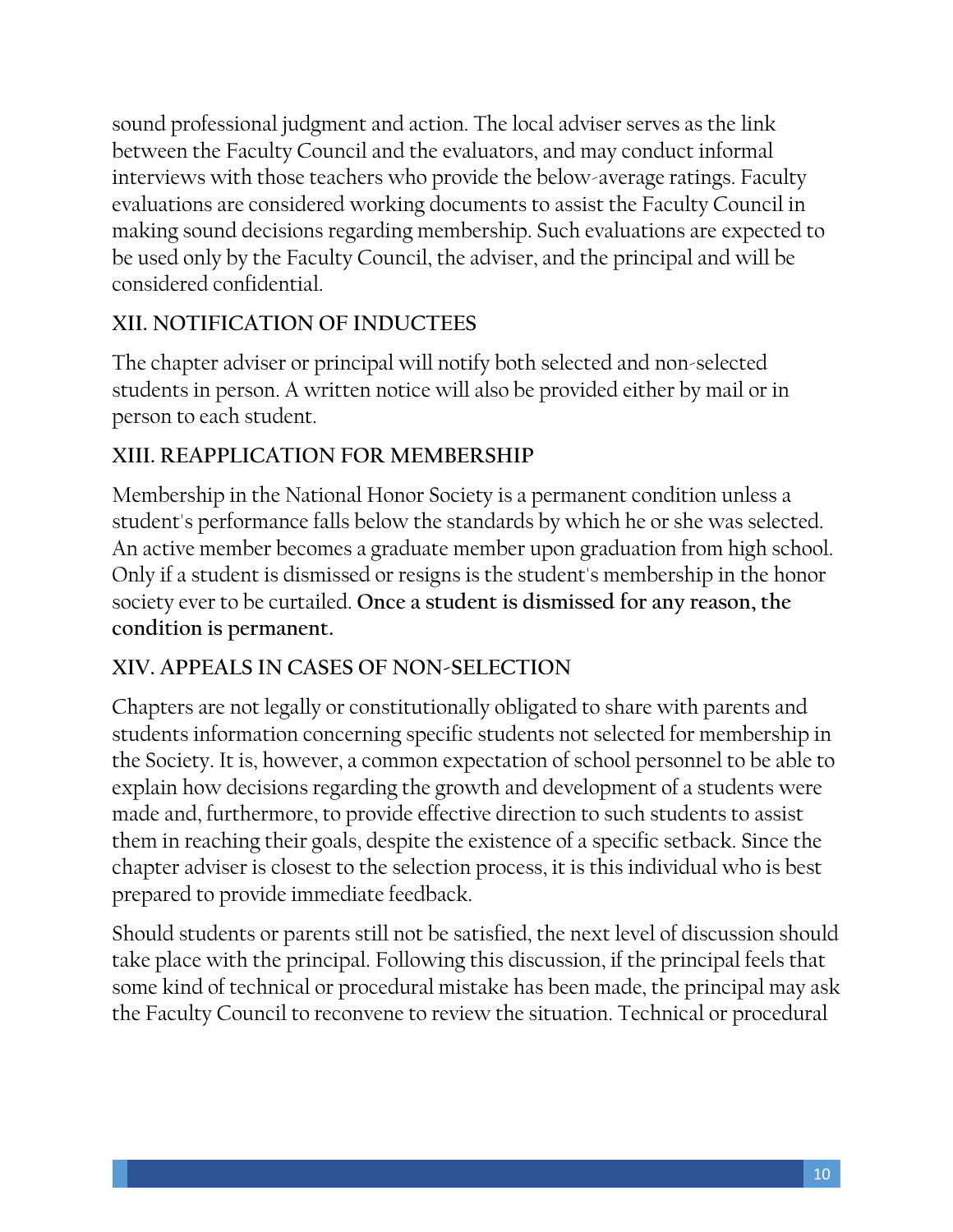errors might include the inadvertent omission of a student's name from the list of those qualified for induction, the erroneous averaging of grades, or failure to follow prescribed procedures.

**Special Note:** Parents and students must understand that no student has a right to be selected for membership in a chapter of the National Honor Society. Reconsideration of a Faculty Council's decision must be a rare occurrence if the council is to be expected to take its assignment seriously. It is important to uphold the integrity of NHS standards. If a non-selected student or his/her parent(s) wish to challenge the principal's or the Council's decision, they are advised to follow the school system's complaint procedure.

## **XV. DISCIPLINE CODE AND PROCEDURES**

Members of the National Honor Society may be disciplined or dismissed for failure to maintain standards of scholarship, leadership, service, or character that were used as the basis of their selection. When questions are raised regarding these standards, the adviser of National Honor Society will convene a meeting of the Faculty Council in order to review pertinent information about the student's behavior. The student in question may attend the hearing with a parent. At this point, the national guidelines indicate that legal representation is not appropriate. Following the taking of evidence, the Faculty Council will be sequestered and will reach a decision regarding any necessary disciplinary action, which may include dismissal. See below for further details:

A. Falling below a 3.6 GPA once is grounds for probation and the student must raise the GPA above 3.6 by the end of the next grading period or face immediate dismissal without appeal or reapplication.

B. First offenses for plagiarizing or cheating will result in a probationary period to last the rest of the student's high school career. Secondary offenses are grounds for immediate dismissal from the National Honor Society. No distinction will be made between cheating on a homework assignment or cheating on a test or plagiarizing an essay or report. Students uncertain about correct citation procedure are obligated to meet with a teacher or Mrs. Veach in the Media Center before turning in a report or essay. Claiming ignorance will not be accepted as an excuse for plagiarism.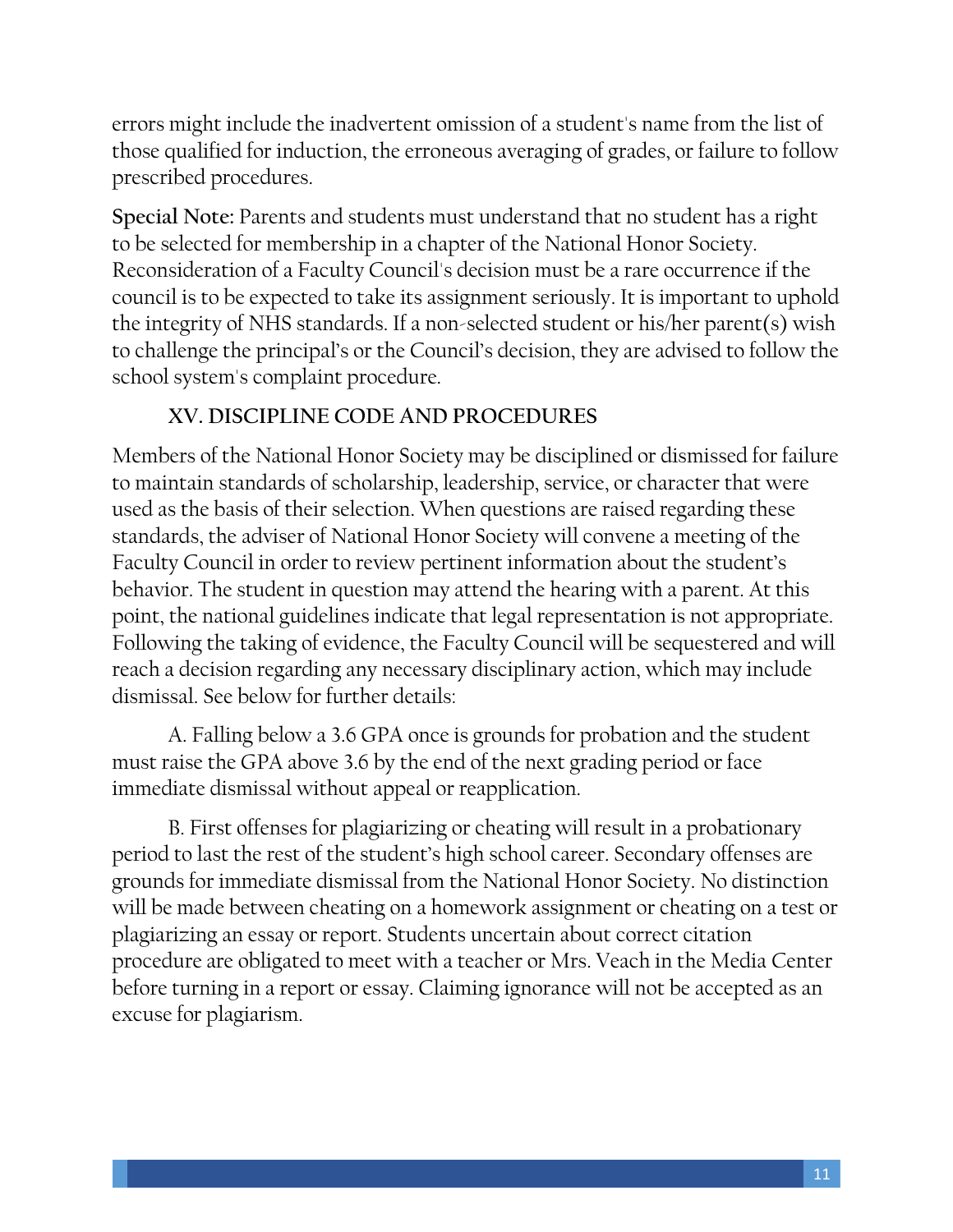C. School disciplinary issues that require in-school suspension will result in a probationary period of nine weeks for the first offense to begin at the end of the current nine weeks. Probationary time is for reflection and learning and should result in correction of behavior.

Subsequent offenses are grounds for permanent dismissal from the National Honor Society. Out-of-school suspensions require the convening of the Faculty Council and may result in probation or permanent dismissal.

D. More serious offenses, such as being cited or arrested for driving under the influence of alcohol or other illegal substance, being arrested for possession or use of alcohol or drugs, being arrested for vandalism or violence, or being caught at school or at a school function under the influence or in possession of alcohol, drugs, or tobacco, will result in immediate and permanent dismissal from the National Honor Society, vote of Faculty Council not necessary.

E. Each nine weeks, along with a review of student grades, a questionnaire will be completed by teachers of the National Honor students reviewing the criteria under which students were originally selected. The adviser will then meet with the students individually to discuss the outcome and possible options for improvement.

F. Students found guilty of clear violations of plagiarism who are already under a under a probationary period for any reason, will be required to meet with the Faculty Council to begin termination procedures. No proffered justification for cheating will be accepted by the council as cause for continued membership.

G. Appeals for termination of membership will follow the process outlined below:

1. Written justification for continued membership will be presented to the principal, who will then convene a meeting with the student and/or parent(s), the society adviser, and the school official who notified the adviser of the violation.

2. As National Honor Society is an exclusive student activity and therefore a privilege and not a right for student membership, the due process clause does not apply for the purposes of appeal. However, a review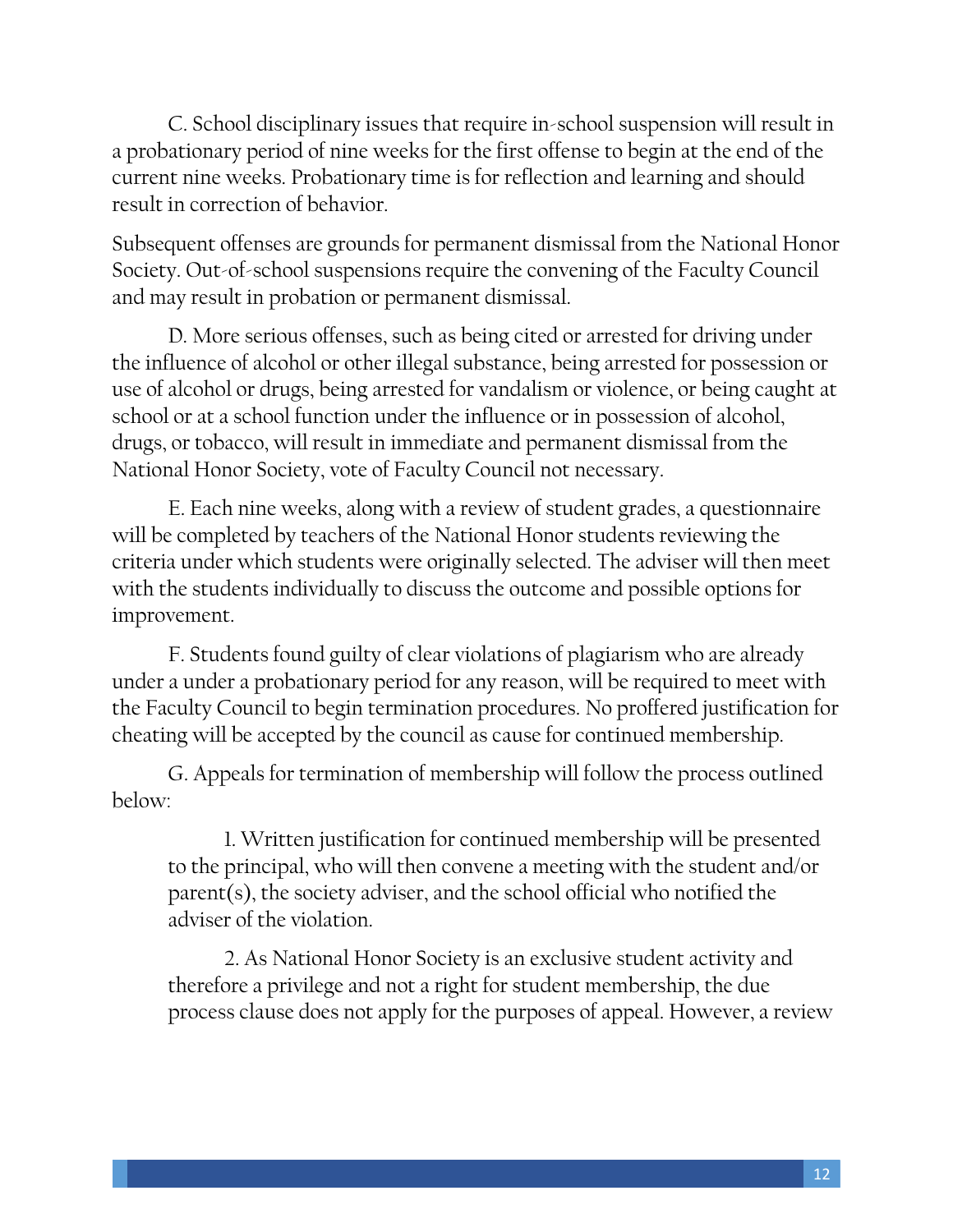of a Faculty Council student membership termination by the principal is appropriate and the decision will be considered final by all parties.

3. Should the principal not be available for the appeal process, the assistant principal can act in the principal's stead in order to render a decision.

**Special Note**: Any disciplinary action taken by the Faculty Council that results in dismissal will be noted in the student's permanent record.

#### **PLAGIARISM**

The faculty of the Minford High School English Department is committed to the development of students who are both capable writers and ethical users of information. Concerned about the increased rate of plagiarism in our school and nationally, one of our educational objectives is working with students to develop effective research and citation strategies in order to avoid plagiarism in their work. At the same time, we are dedicated to instilling a sense of academic integrity and personal responsibility.

Wake Forest's University's English Department defines plagiarism as:

To put your name on a piece of work is to say that it is yours, that the praise or criticism due to it is due to you. To put your name on a piece of work any part of which is not yours is plagiarism, unless that piece is clearly marked and the work from which you have borrowed is fully identified.

Plagiarism is a form of theft. Taking words, phrasing, sentence structure, or any other element of the expression of another person's ideas, and using them as if they were yours, is like taking from that person a material possession, something he or she has worked for and earned. Even worse is the appropriation of someone else's ideas. By "ideas" is meant everything from the definition or interpretation of a single word, to the overall approach or argument. If you paraphrase, you merely translate from his or her language to yours; another person's ideas in your language are still not your ideas. Paraphrase, therefore, without proper documentation, is theft, perhaps of the worst kind. Here, a person loses not a material possession, but something of what characterized him or her as an individual.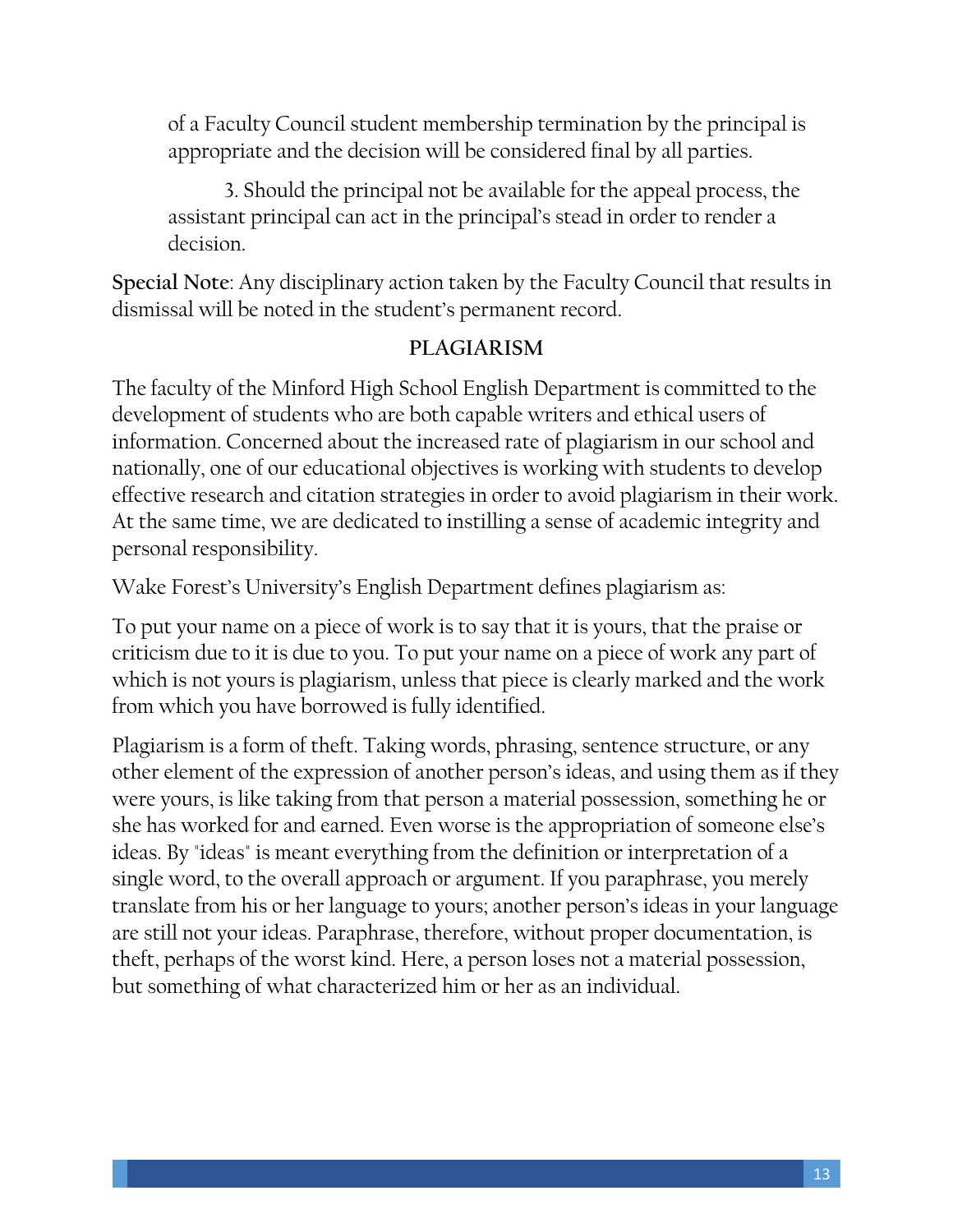Plagiarism is a serious violation of another person's rights, whether the material stolen is great or small; it is not a matter of degree or intent. You know how much you would have had to say without someone else's help; and you know how much you have added on your own. Your responsibility, when you put your name on a piece of work, is simply to distinguish between what is yours and what is not, and to credit those who have in any way contributed."

*Source*: http://www.wfu.edu/english/major/academicwriting.html

#### **Contact Information**

National Honor Society Adviser: Michelle McCleese Minford High School P.O. Box 204 Minford, OH 45653 Phone: 740.820.3445, ext. 3203 Email: mmccleese@minfordfalcons.net

Dear Student and Parent(s): As the Butcher-Coriell Chapter Adviser, it is my pleasure to welcome you to your new (and last) school year. A student's senior year of high school is both challenging and filled with promise, perhaps especially so when the student possesses numerous responsibilities. If I can be of assistance in clarifying any concerns or issues you have, contact me immediately. Please sign, detach, and return this page to me by the end of the first week of school.

Thank you,

Michelle McCleese

National Honor Society Adviser